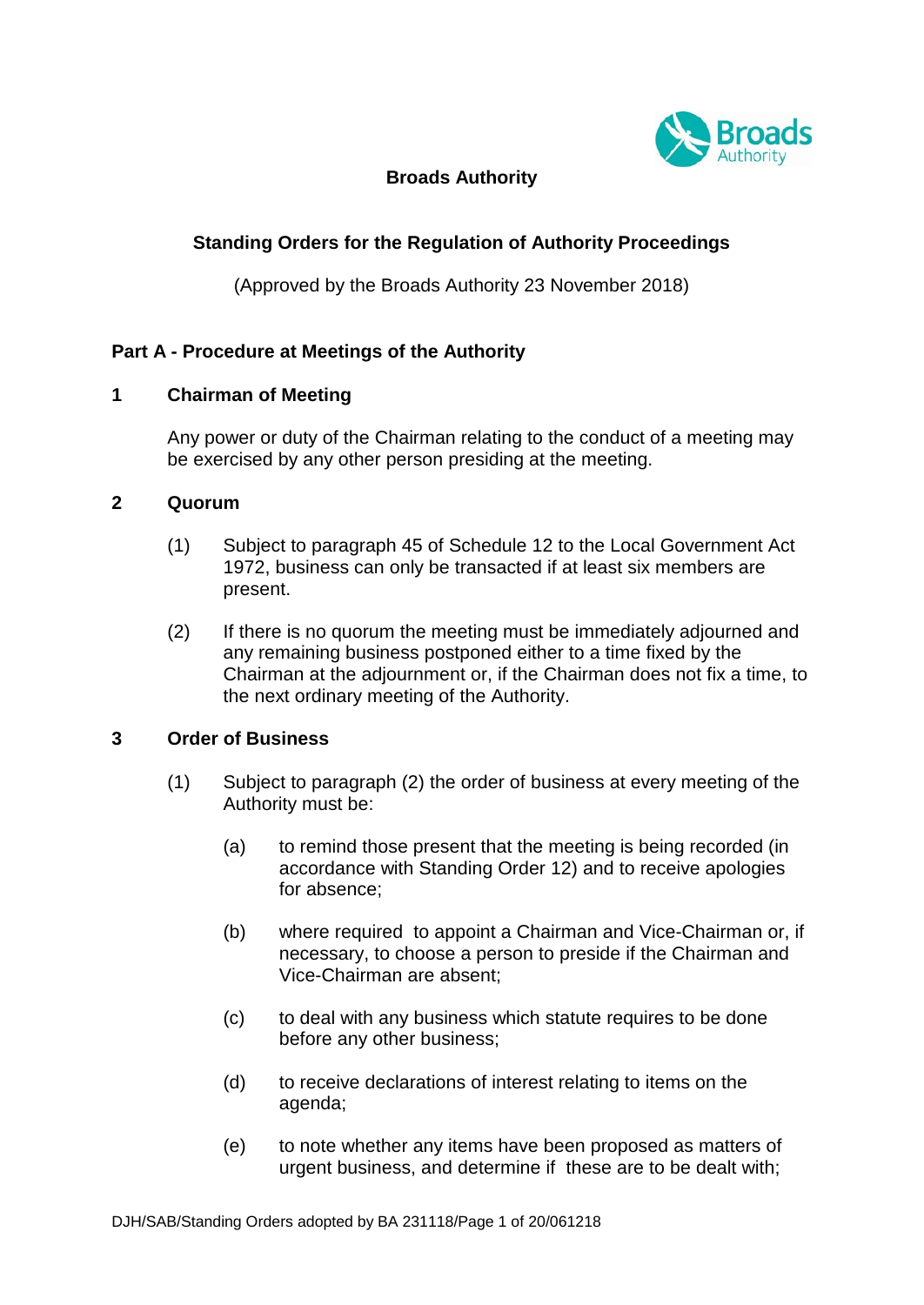- (f) to note whether any questions have been raised by members of the public, and if so to receive and respond to such questions;
- (g) to approve and sign as a correct record the minutes of the last meeting;
- (h) to receive a summary of progress/actions taken following decisions of previous meetings of the Authority;
- (i) to consider reports and presentations from officers, including those relating to any business specifically required by law;
- (j) to receive and consider the minutes and recommendations of committees and other panels and forums established by the Authority, where appropriate;
- (k) to consider any other item of business which the Chairman decides should be considered as a matter of urgency;
- (l) to answer any formal questions of which due notice has been given under Standing Order 6;
- (m) to consider motions in the order in which notice has been received under Standing Order 4;
- (n) to deal with any other business specified on the agenda; and
- (o) to deal with any matters of business which involve the likely disclosure of exempt information as specified in Part 1 of Schedule 12A to the Local Government Act 1972.

## **Variations in the Order of Business**

- (2) The order of business under items 3 (1) (d) to (o) can be changed:
	- (a) at the discretion of the Chairman;
	- (b) by a resolution passed on a motion, duly moved and seconded, which must be moved and put without discussion. The motion need not be in writing but must specify the reason why the order of business is to be changed.

## **4 Notices of Motion**

- (1) Motions under Standing Order 5 may be moved without notice.
- (2) Notice of every other motion must be given in writing and be signed by the member of the Authority giving the notice. It must be delivered at least ten days before the next meeting of the Authority at the office of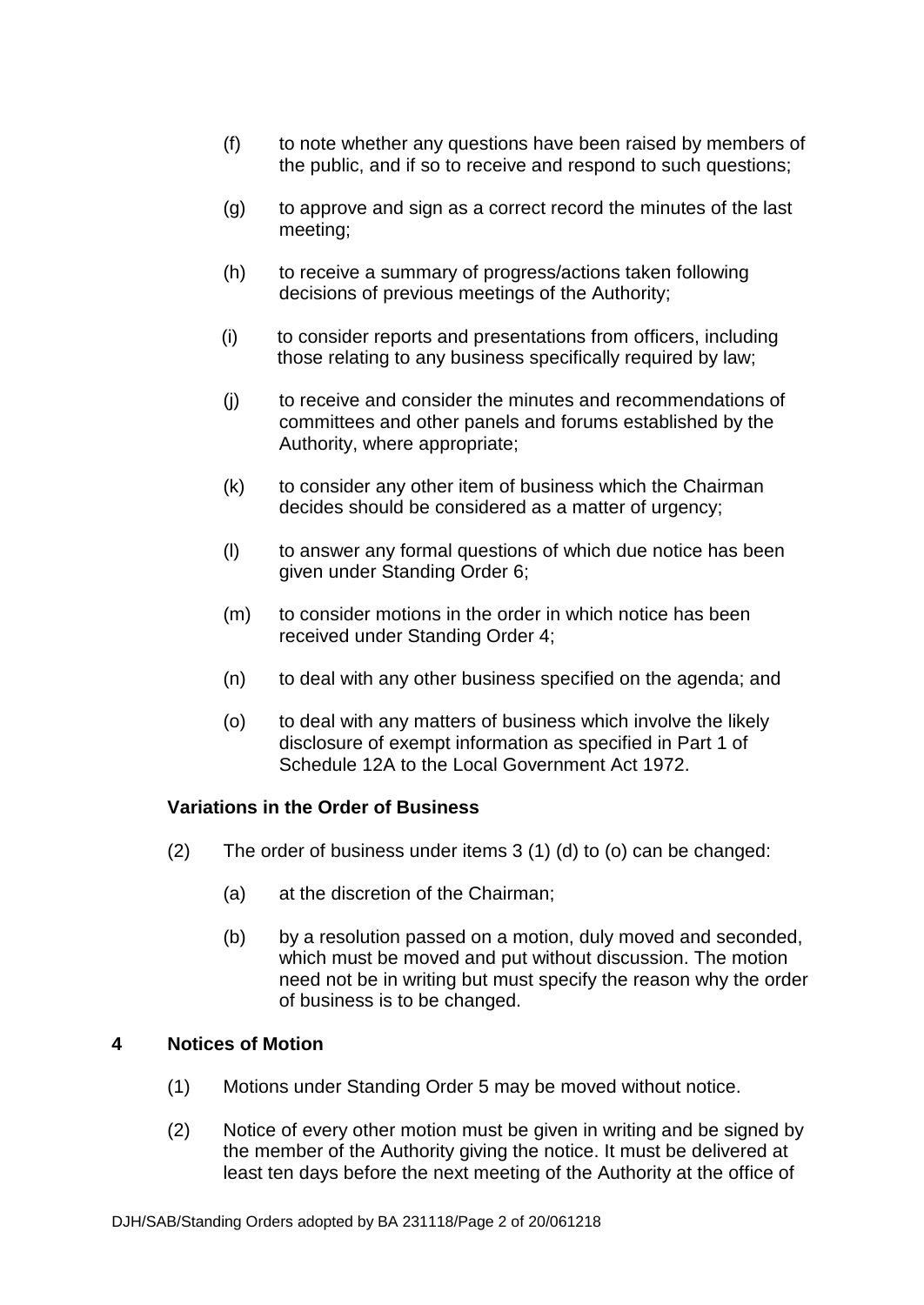the Chief Executive . The Chief Executive must date and number motions in the order in which they are received

### **Motions to be set out in Agenda**

(3) The Chief Executive must set out in the agenda for every meeting of the Authority all motions of which notice has been duly given in the order in which they have been received, unless the member giving the notice stated in writing when giving it that it would be moved at a later meeting, or has since written to withdraw it.

### **Motion not Moved**

(4) A motion must be moved in the form set out in the agenda. This can be done by the member who gave the notice, or another on behalf of that member. The motion must also be seconded. If this does not happen it will be treated as withdrawn and cannot be moved without fresh notice. Alternatively, if the Authority agrees, the motion can be postponed.

## **Automatic Reference to Committee**

(5) If the subject matter of any motion of which notice has been properly given comes within the province of any committee or committees it must upon being moved and seconded be referred without discussion to such committee or committees or to such other committee or committees as the Authority may determine, for consideration and report.

However, the Chairman may allow the motion to be dealt with at the meeting at which it is brought forward.

## **Scope of Motions**

(6) Every motion must either relate to a function of the Authority or, in the view of the Chairman, affect the Authority's area.

## **5 Motions and Amendments which can be moved without Notice**

- (1) The following motion and amendments can be moved without notice:-
	- (a) to appoint a Chairman of the meeting;
	- (b) relating to the accuracy of the minutes;
	- (c) that an item of business is taken before other items;
	- (d) to refer a matter to a Committee;
	- (e) to appoint a Committee or its members as a result of an item mentioned in the agenda for the meeting;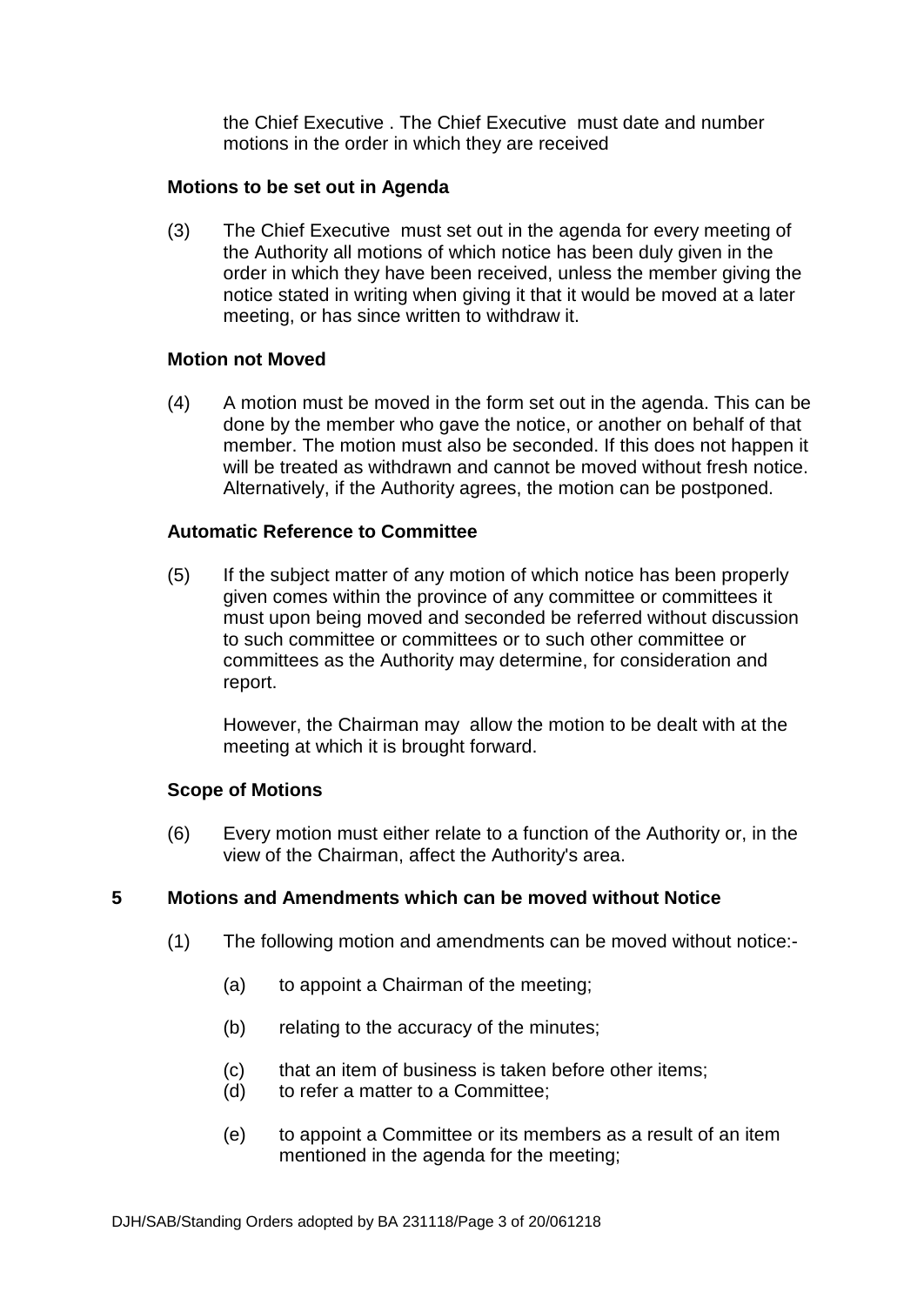- $(f)$  to:
	- (i) receive and adopt reports;
	- (ii) receive confirm or amend minutes of previous meetings;
	- (iii) receive minutes of Committees;
	- (iv) receive, adopt or amend recommendations or of any officer.
- (g) that a recommendation of a Committee:
	- (i) be adopted;
	- (ii) be referred back to Committee for further consideration and report;
	- (iii) be received but be amended for adoption by the Authority in a manner specified;
- (h) that consideration of the motion be postponed;
- (i) that leave be given to withdraw a motion;
- (j) to extend the time limit for speeches;
- (k) that a motion be amended;
- (l) that the Authority proceed to the next business;
- (m) that the question be now put;
- (n) that the debate be adjourned;
- (o) that the Authority adjourn;
- (p) to suspend Standing Orders, in accordance with Standing Order 17;
- (q) under Section 100A (4) of the Local Government Act 1972 to exclude the public;
- (r) that a member named under Standing Order 10 be not further heard or must leave the meeting;
- (s) to give the consent of the Authority where it is required by these Standing Orders.
- (2) If on the passing of any motion or amendment action has previously been taken under delegated powers to an extent which makes it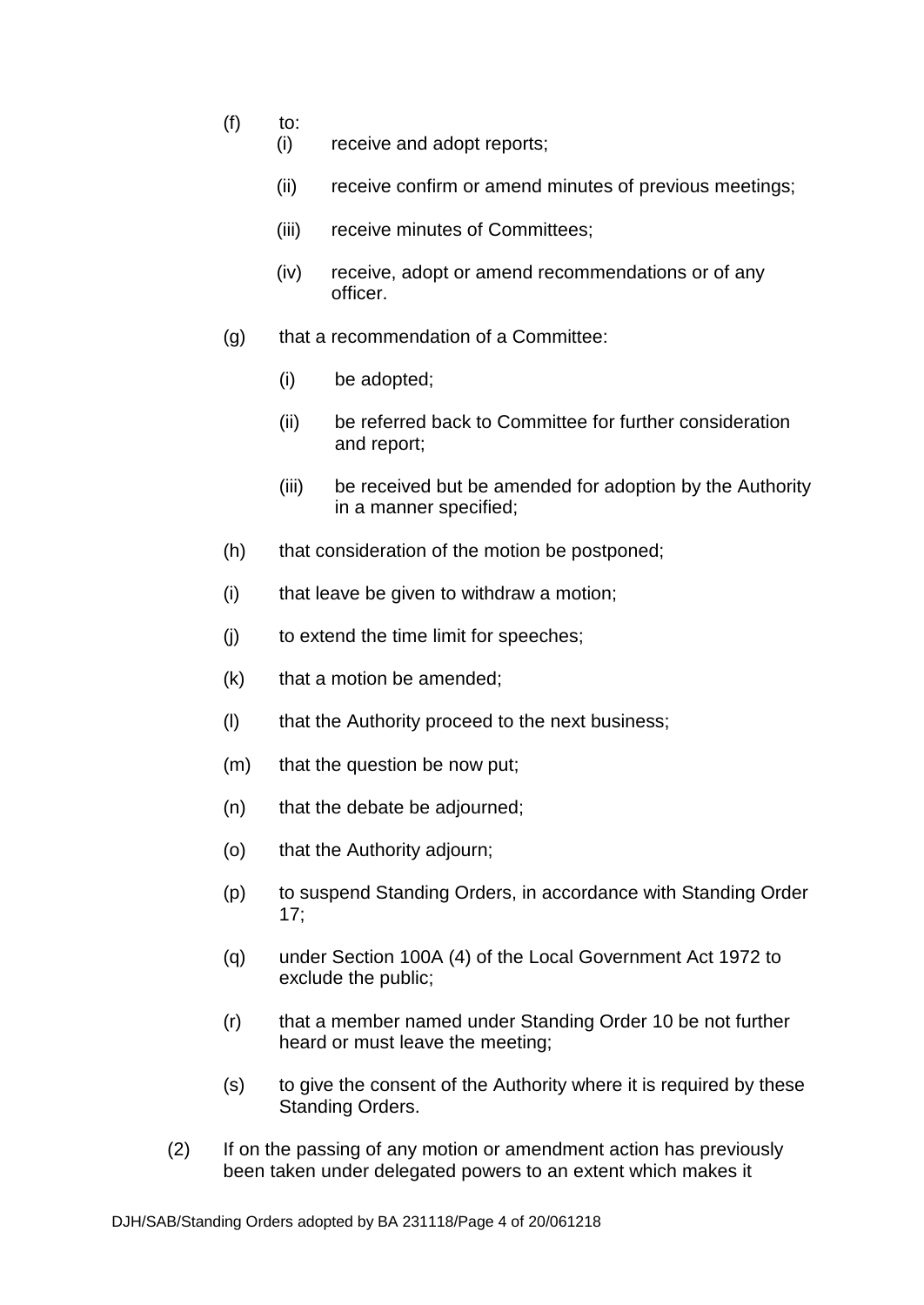impracticable to deal with the item in the manner desired by the Authority, the motion or amendment shall have effect as requiring the Committee to re-examine the policy involved and report to the Authority thereon before taking any further decisions or implementing decisions already taken involving the same question of policy.

(3) A motion by the Chairman must take precedence over any other motion and must be put forthwith without discussion or question and without the need of a seconder. However, after the withdrawal of the public following any such motion a member may, notwithstanding any other provision of these Standing Orders, move that the public be re-admitted and upon that motion being seconded it may be discussed and voted upon.

## **6 Questions by members**

- (1) A member may ask any question upon the business before the Authority (i.e. if included within the Agenda papers) if the question is put before the Authority's consideration of such business is concluded. This includes questions relating to the minutes of a committee then being received for review or consideration.
- (2) (a) A Member may ask any question relating to the business of the Authority providing written notice is received by the Chief Executive at the Authority's office at least four clear working days before the meeting.
	- (b) Every question asked in accordance with 6 (2)(a) shall be put and answered without discussion although the person to whom the question is put may decline to answer it.
	- (c) An answer may be given:
		- (i) orally; or
		- (ii) by reference to an Authority publication if it contains the answer; or
		- (iii) if a reply to a question cannot conveniently be given at the meeting, to be given in writing circulated to members of the Authority within 10 working days.
	- (d) If a member who has given written notice of a question is not present when the question is to be put, that question may, with the consent of the Authority, be asked by any other member present.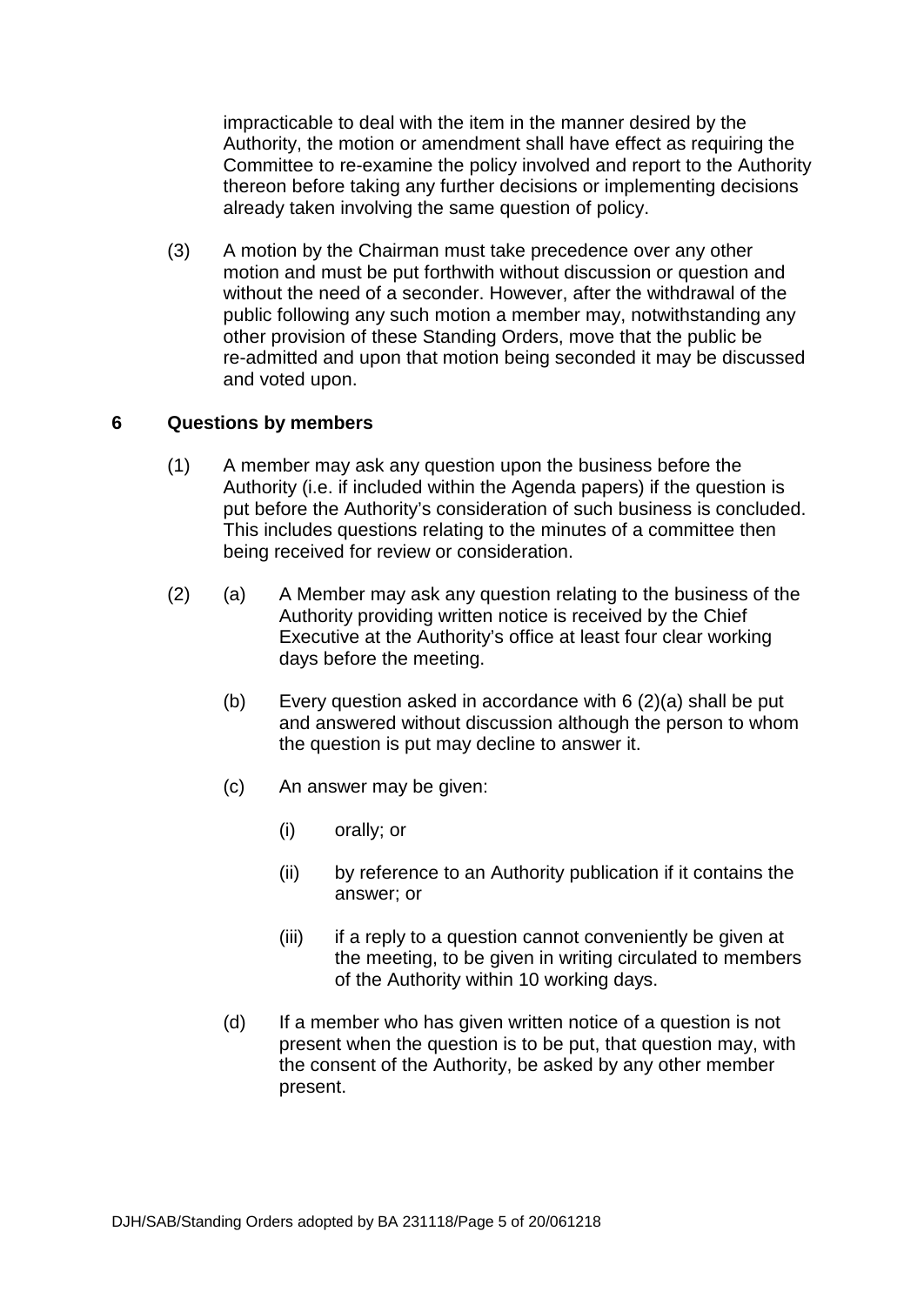# **7 Minutes**

(1) The minutes of the previous meeting of the Authority shall be taken as read. The Chairman will ask whether the minutes of the previous meeting of the Authority can be signed as a correct record by asking the question:

*"May the minutes of the meeting held on the X day of Y be approved as a correct record?"*

- (2) The only aspect of the minutes which can be discussed is their accuracy. Any question about their accuracy must be raised (by motion if the Chairman considers this to be necessary). If no such question is raised, or if it is raised, as soon as it has been resolved the Chairman must sign the minutes.
- (3) Any question on the accuracy of the report or minutes of a Committee or Sub-Committee must be referred to the next meeting of the Committee or Sub-Committee and must not be discussed at the meeting of the Authority.
- (4) Notwithstanding the existence of any audio or video recording of any previous meeting, the signed minutes of that meeting shall stand as the formal record.

# **8 Rules of Debate for Meetings of the Authority**

# **Motions and Amendments**

- (1) A motion or amendment cannot be discussed until it has been proposed and seconded. Unless notice has already been given under Standing Order 4 it must, if required by the Chairman, be put into writing and handed to the Chairman or Chief Executive before it is further discussed or put to the meeting.
- (2) When seconding a motion or amendment a member may, on stating the intention to do so, reserve a speech on the matter until later in the debate.

## **Content and Length of Speeches**

(3) A member can only speak about the matter under discussion or on a point of order, or in personal explanation. A speech must not exceed five minutes in the case of the mover of a motion or three minutes in all other cases unless the Authority agrees to make an exception.

## **When a Member May Speak Again**

(4) A member who has spoken on any motion cannot speak again whilst it is the subject of debate, except:-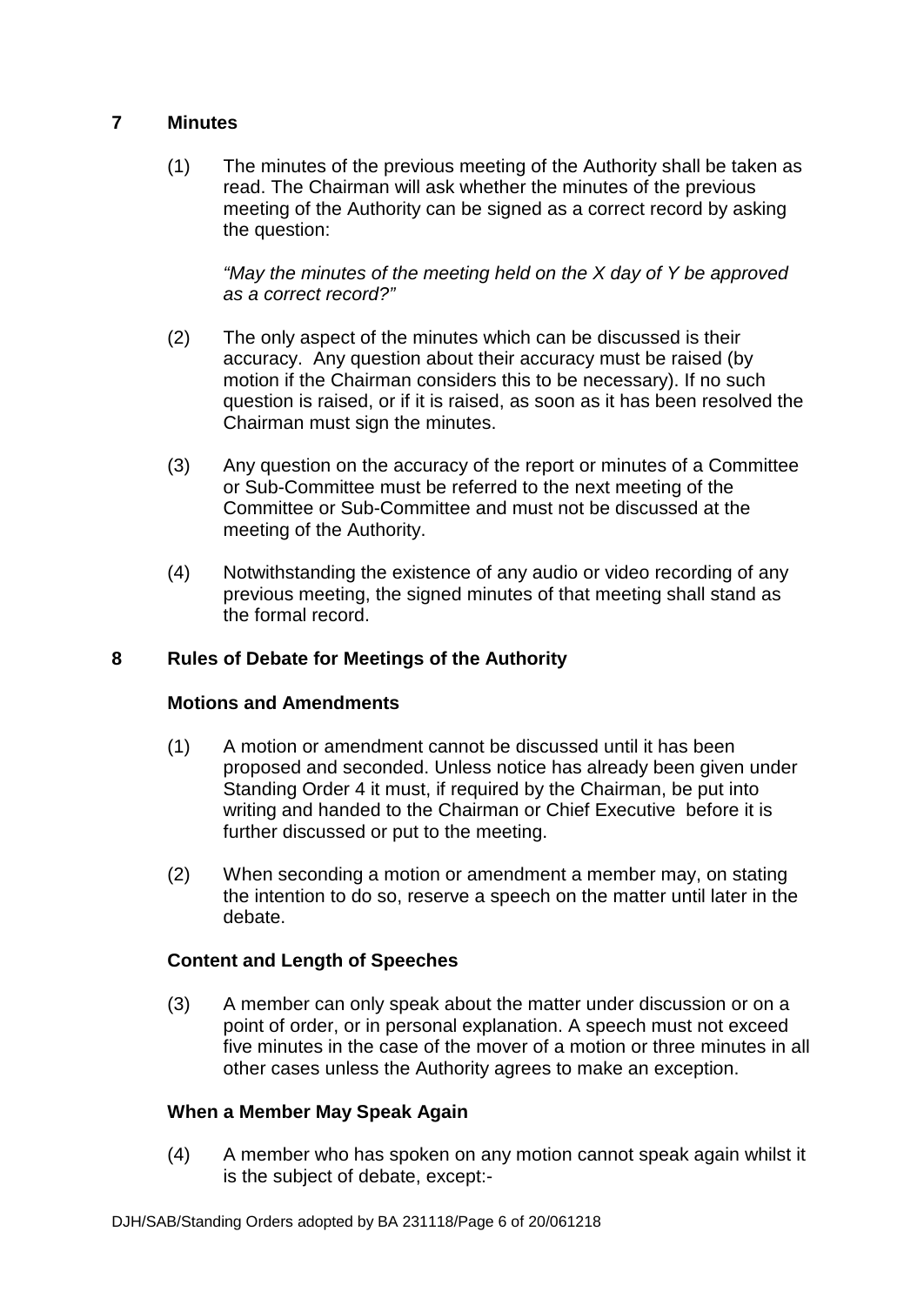- (a) to speak once on an amendment moved by another member;
- (b) to move a further amendment if the motion on which he last spoke has been amended;
- (c) if the member's first speech was on an amendment moved by another member, to speak on the main issue, whether or not the prior amendment was carried;
- (d) in exercise of a right of reply given by paragraph (10) or (12) of this Standing Order;
- (e) on a point of order;
- (f) in personal explanation;
- (g) to move a resolution under paragraph (12) of this Standing Order;
- (h) to demand a recorded vote in accordance with Standing Order 13;
- (i) to move the suspension of Standing Orders in accordance with Standing Order 17.

#### **Amendments to Motions**

- (5) An amendment must be relevant to the motion and must either:-
	- (a) refer the subject under discussion to a Committee for consideration or re-consideration;
	- (b) leave out words;
	- (c) leave out words and add others;
	- (d) add words.

Omissions or additions must not have the effect of merely negativing the motion before the Authority.

(6) Only one amendment may be moved and discussed at a time. No further amendment can be moved until the amendment under discussion has been dealt with.

However, the Chairman may allow two or more amendments to be discussed (but not voted on) together if circumstances suggest that this will help business to be dealt with more efficiently.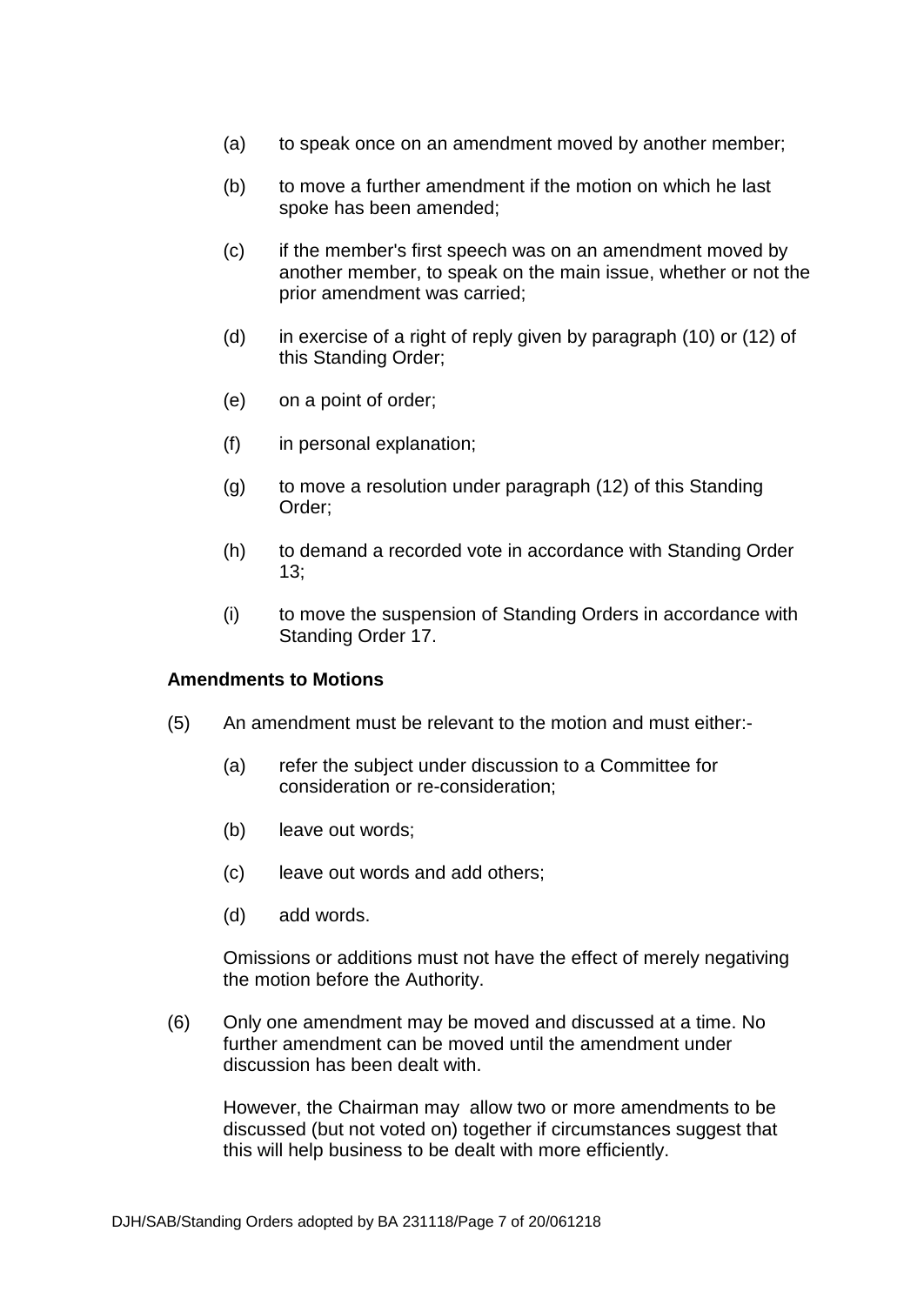- (7) If an amendment is lost, other amendments can be moved on the original motion. If an amendment is carried, the amended motion takes the place of the original motion and becomes the motion upon which any further amendment can be moved.
- (8) Any proposed amendment to a motion should be written down by the member concerned and handed to the Chairman (unless this requirement is dispensed with by the Chairman), prior to any vote being taken.

### **Alteration to Motion**

- (9) If the Authority without discussion agrees, the proposer of a motion may amend that motion either:-
	- (a) before it is formally moved; or
	- (b) after it is moved, with the agreement of the seconder.

This can only be done if in either case the alteration is one which could have been made as an amendment to the motion.

#### **Withdrawal of Motion**

(10) A member can withdraw a motion or amendment with the permission of his seconder and of the Authority which shall be signified without discussion. Unless this permission is refused a member cannot speak upon the motion after the mover has asked permission to withdraw it.

## **Right of Reply**

(11) The mover of a motion has a right to reply at the close of the discussion on the motion, immediately before it is put to the vote. If an amendment is moved, the mover of the original motion (who otherwise cannot speak on the amendment) also has a right of reply at the close of the discussion on the amendment. The mover of the amendment has no right of reply to the discussion on that amendment.

## **Other Motions**

- (12) When a motion is under debate no other motion can be moved except:
	- (a) that the subject of debate:-
		- (i) be referred to a Committee for consideration; or
		- (ii) be referred back to a Committee for further consideration;
	- (b) to postpone consideration of the motion;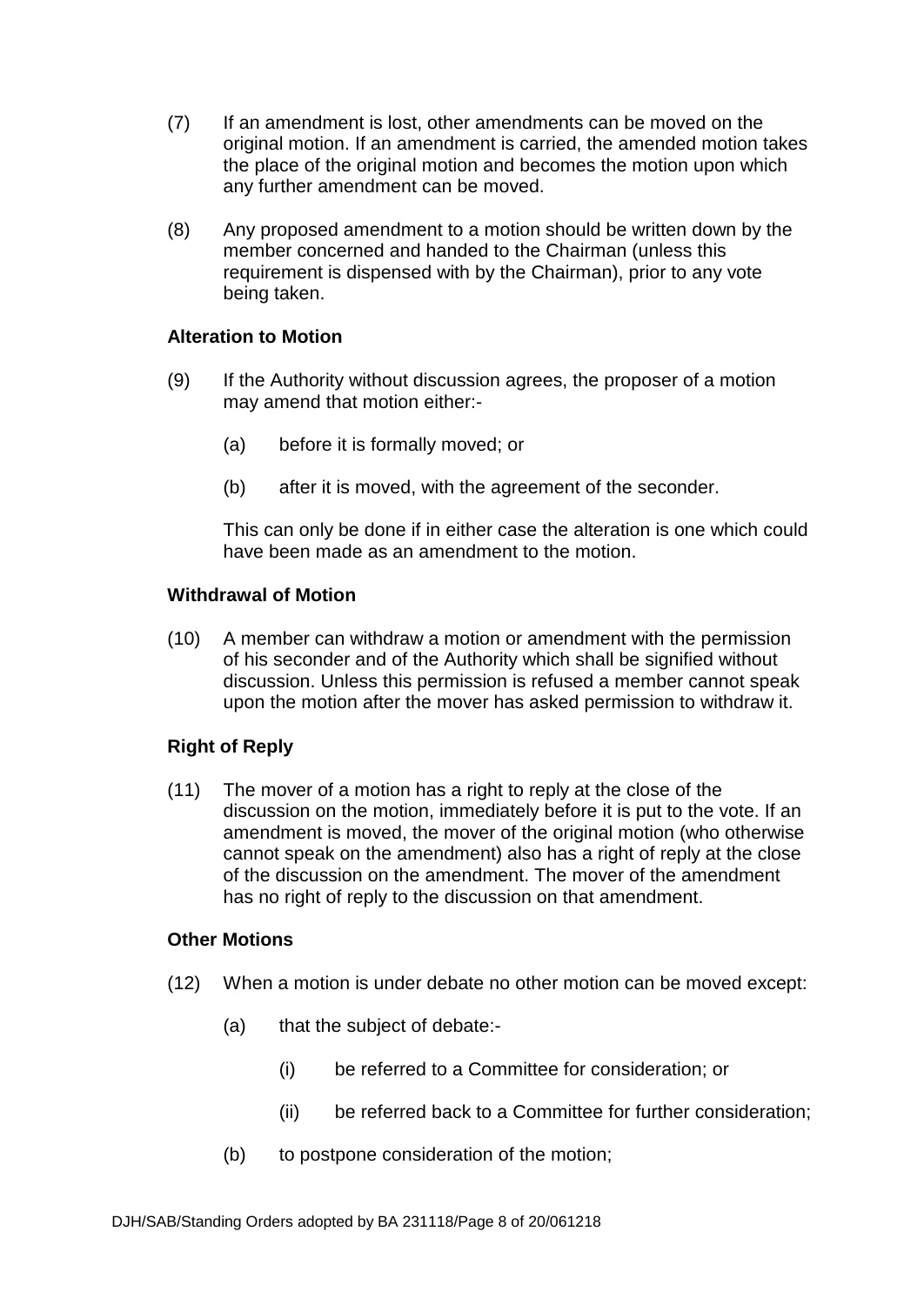- (c) to amend the motion;
- (d) to proceed to the next business;
- (e) that the question be now put;
- (f) to adjourn the debate;
- (g) to adjourn the meeting;
- (h) that Standing Orders be suspended in accordance with Standing Order 17;
- (i) under Section 100A (4) of the Local Government Act 1972 to exclude the public;
- (j) under Standing Order 10 that a member be not further heard or must leave the meeting.

### **Ending a Debate**

(13) At the end of any speech another member can without comment move:-

"that the Authority proceed to the next business";

"that the question be now put";

"that the subject of debate be remitted to a Committee for consideration";

"that the subject of debate be referred back to a Committee for further consideration";

"that consideration of the motion be postponed";

"that the debate be now adjourned"; or

"that the Authority now adjourn";

on the seconding of which the Chairman must proceed as follows:-

(a) on a motion "to proceed to the next business" or "to remit or refer back to the Committee", the Chairman must first give the mover of the original motion a right of reply. Then, the Chairman must put to the vote the motion to proceed to the next business, to remit the subject of debate to a Committee for consideration, or to refer the subject of debate back to a Committee for further consideration, as the case may be;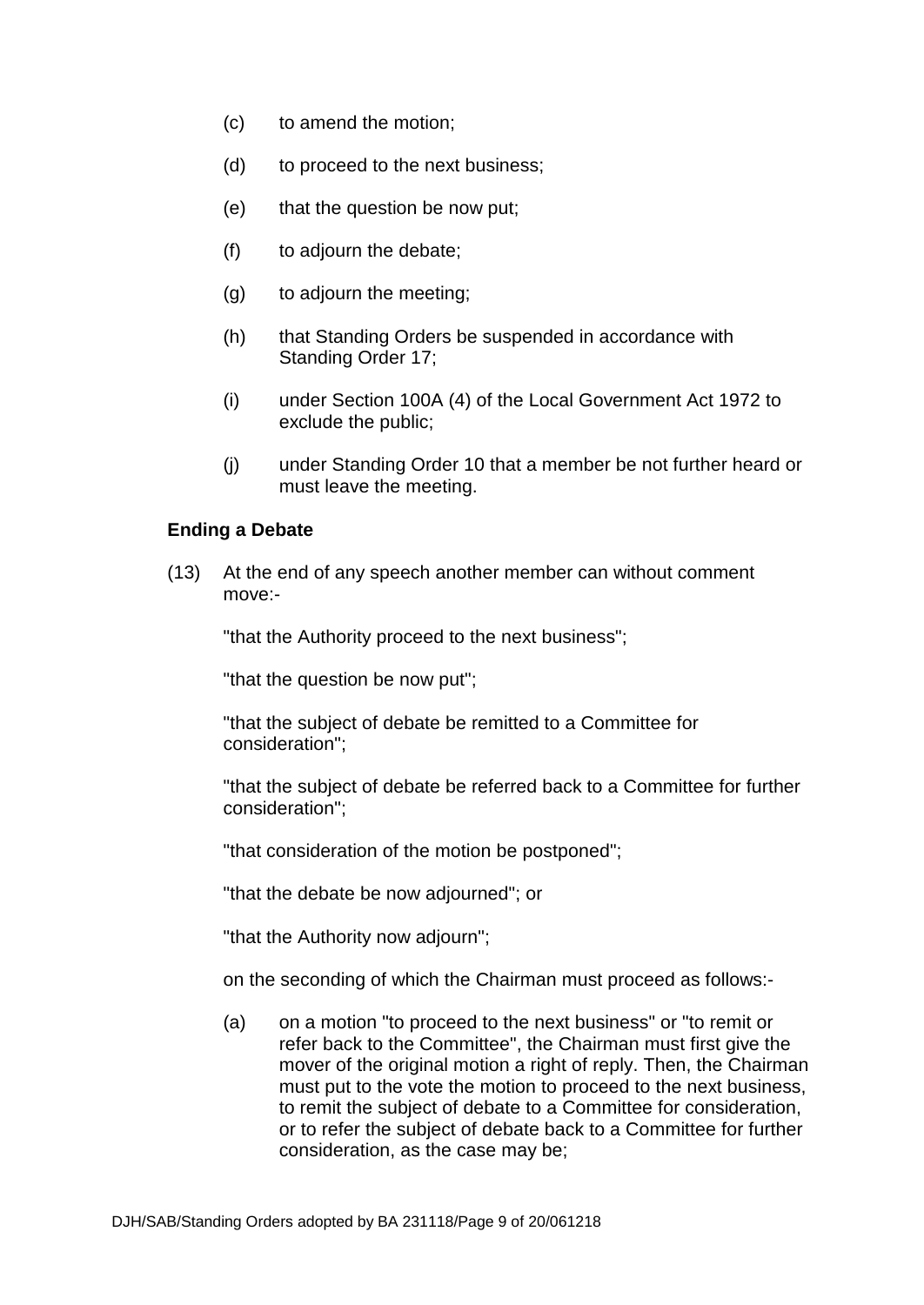- (b) on a motion that the question be now put, the Chairman must first put that motion to the vote. If it is passed the Chairman must then give the mover of the original motion a right of reply before putting the original motion or amendment to the vote;
- (c) on a motion to postpone consideration of a motion or to adjourn the debate or the meeting, the Chairman must put the postponement or adjournment motion to the vote without giving the mover of the original motion the right of reply on that occasion.

Only the Chairman may move a second motion to the same effect under this paragraph in reference to the same motion or amendment within a period of thirty minutes.

(14) When satisfied that a reasonable range of opinion has been expressed on a motion or amendment, the Chairman may conclude the debate by calling upon the mover of the original motion to reply.

## **Points of Order and Personal Explanations**

- (15) (a) A point of order is a request by a member to the Chairman for a ruling on any alleged irregularity in the constitution or conduct of the meeting.
	- (b) The point of order must be raised as soon as the alleged irregularity is noticed. The member who notices the irregularity must specify the Standing Order or the statutory provision concerned together with the alleged breach.
- (16) When a member is misunderstood or misquoted by a later speaker or wishes to correct an earlier mis-statement subsequently quoted by a later speaker the member can rise on a point of personal explanation and, with the permission of the Chairman, interrupt the speaker in order briefly to correct the misunderstanding.
- (17) The ruling of the Chairman on a point of order or on the admissibility of a personal explanation is not open to discussion.

## **Respect for Chairman**

(18) Whenever the Chairman rises during a debate any member then speaking must cease to do so and the rest of the members must be silent.

#### **Disclosable Pecuniary Interests**

(19) Whenever a member has a Disclosable Pecuniary Interest in any matter to be considered or being considered at a meeting of the Authority, committee or sub-committee that member shall leave the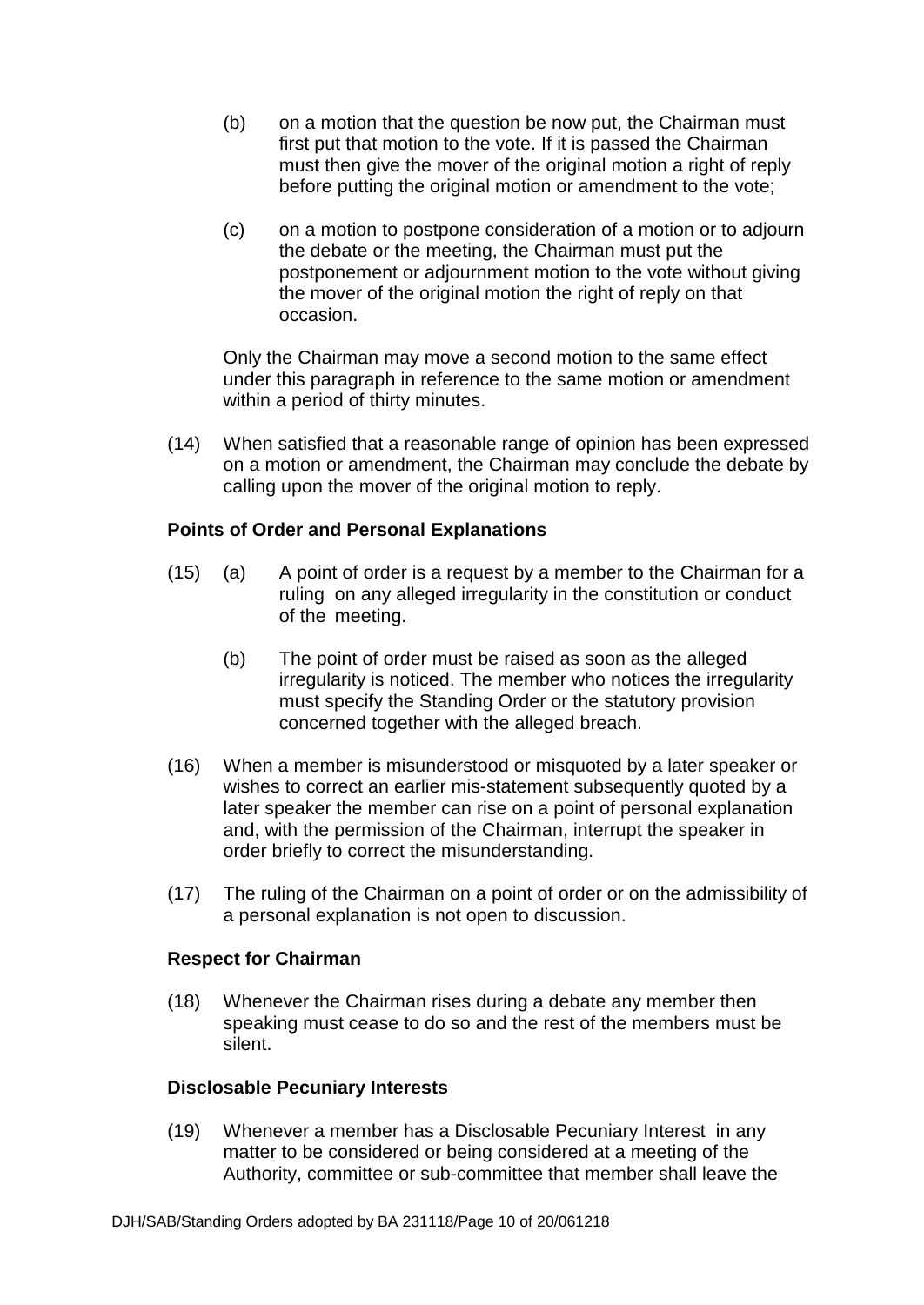room while that matter is being considered unless prior to the meeting the Monitoring Officer has authorised the member to remain. In any event by virtue of S. 31 of the Localism Act 2011 no member may participate in discussion of or vote on that matter.

(20) If not already disclosed in writing, a member must notify the Monitoring Officer in writing of any Disclosable Pecuniary Interest declared at a meeting within 14 days.

## **9 Motions Affecting Employees or Exempt Information**

(1) If any question arises at a meeting of the Authority to which the press or the public has been admitted as to the appointment, promotion, dismissal, salary, superannuation or conditions of service, or as to the conduct of any employee of the Authority or to any information likely to be exempt under schedule 12A of the Local Government Act 1972, that question must not be the subject of discussion until the Authority has decided whether or not to exercise any power to exclude the public.

### **10 Disorderly Conduct**

(1) If any member persistently disregards the ruling of the Chairman, or behaves irregularly, improperly or offensively, or intentionally obstructs the business of the Authority, the Chairman or any other member can move "that the member named be not further heard". If the motion is seconded it must be put to the vote without discussion.

#### **Continuing Misconduct by a Named Member**

(2) If the member named continues to misbehave after a motion under paragraph (1) has been carried the Chairman will either:

move "that the member named leave the meeting" (in which case the motion must be put to the vote without seconding or discussion); or

adjourn the meeting for so long as he thinks necessary.

#### **General Disturbance**

(3) If there is a general disturbance the Chairman can adjourn the meeting for a period to be specified at the time of the adjournment or to the next ordinary meeting of the Authority.

#### **11 Disturbance by Members of the Public**

If a member of the public interrupts the proceedings at any meeting the Chairman may issue a warning. If the interruption continues the Chairman may order the offender to be removed. In the case of general disturbance in any part of the meeting place open to the public the Chairman may order that part to be cleared.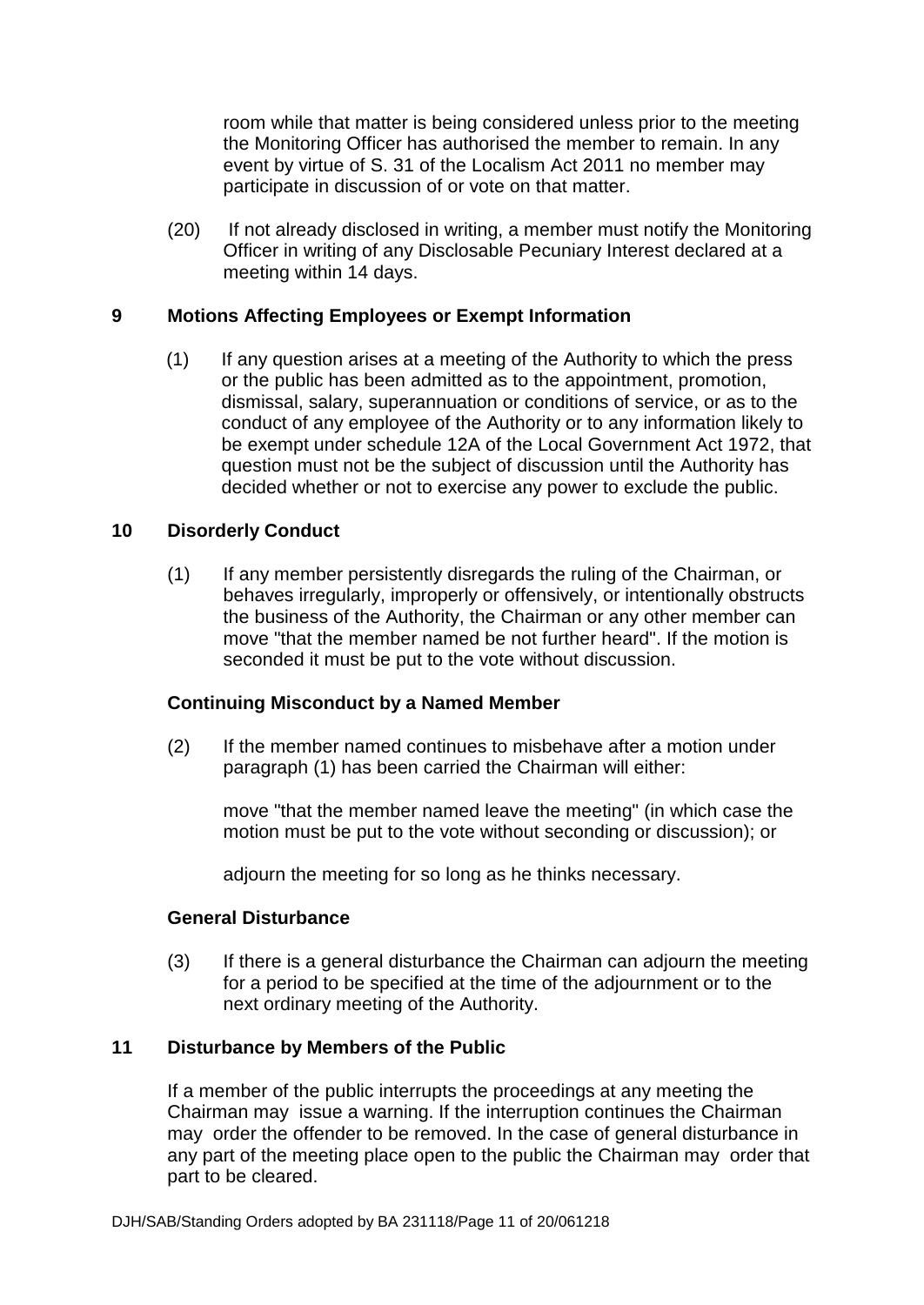# **12 Recording of Meetings and use of hand-held electronic devices**

- (1) Members of the public may take photographs, film and audio-record those parts of the proceedings at which they are entitled to be present and report on all public meetings as long as they do not make oral commentary during the meeting. The Chairman should ensure that members of the public who actively object to being filmed are not to be filmed, without undermining the broader transparency of the meeting.
- (2) Subject to the availability of a suitable recording device and operator, the Authority shall make its own audio recording of its meetings and committee meetings, save for confidential or exempt items. The Chairman should announce at the beginning of every such meeting that recording is taking place and that the Authority retains the copyright in such recordings.
- (3) Members wishing to make their own recording of meetings should declare this to the Chairman at the commencement of the meeting and should not record confidential or exempt items.
- (4) Members should not use hand-held electronic devices or tablets in a way which causes disruption to any meeting or in a manner which in the opinion of the Chairman is overly intrusive to the meeting or which shows disrespect or discourtesy to other participants. Such devices should be used in a manner whereby any audio signal is disabled.
- (5) Members should not use hand-held electronic devices or tablets for recording or communicating the contents of confidential or exempt items or for communicating or receiving information during any Planning Committee meeting.

## **13 Rescission of Earlier Resolution**

A motion cannot be moved to rescind a decision of the Authority taken within the preceding six months, nor can a motion or amendment to the same effect as one which has been rejected within the preceding six months be proposed, unless the notice thereof given under Standing Order 4 bears the names of at least six members of the Authority. When this motion or amendment has been dealt with no one can propose a similar motion for a further six months.

This Standing Order does not apply to motions moved as a result of a recommendation of a Committee.

# **14 Voting**

 *(*1) Save where specifically provided to the contrary within Standing Orders or in circumstances required by law, voting is by a simple majority vote of those present. Save for cases falling within Standing Order 15 (3) and (4) voting is by show of hands. But any member who wants the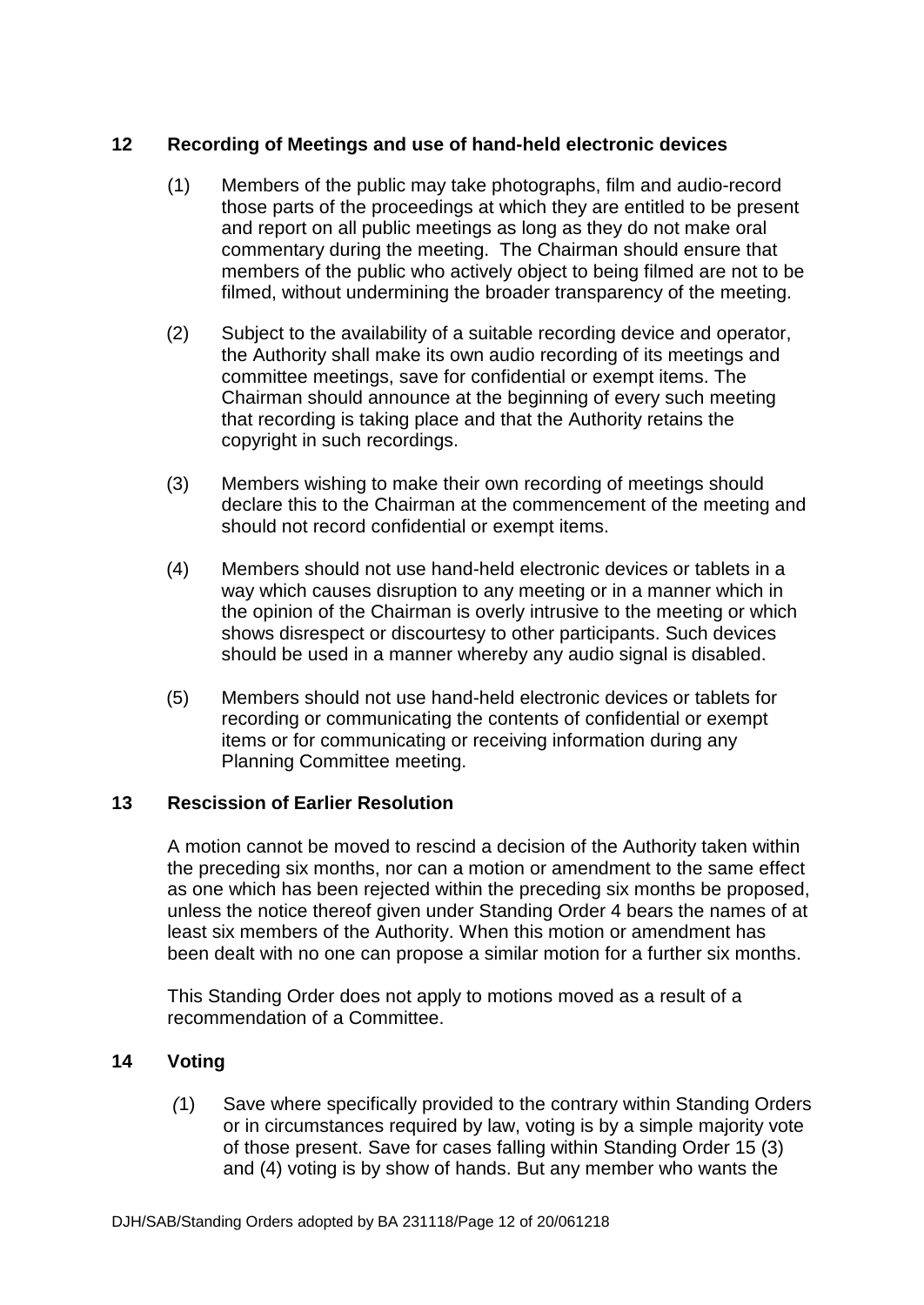individual votes on any matter recorded to show how each member voted must ask for this to be done either before or immediately after a vote is taken, and the request will be allowed if at least one third of the members present show their support by raising their hand at the time of the request. An individual's vote will only be recorded if the named member says "Yes" or "No" immediately after being called to do so.

(2) Where an equality of votes occurs during the course of any meeting, the person presiding at that meeting shall have a second or casting vote. For the avoidance of doubt the casting vote is where the person presiding has previously voted or has abstained on the same matter being voted upon.

# **15 Voting on Appointments and Chairs**

## **Chairs and vice-Chairs of the Authority**

- (1) At the annual meeting of the Authority, a Chairman and vice-Chairman shall be appointed in accordance with paragraph 5 of Schedule 1 of the Norfolk and Suffolk Broads Act 1988. In order to be eligible for appointment, the names of candidates and their intended proposer and seconder shall be provided to the Monitoring Officer in the form directed by him or her not later than 4pm 14 calendar days before the annual meeting (or such earlier deadline as shall have been notified by the Monitoring Officer to members of the Authority at least one calendar month in advance).
- (2) The Monitoring Officer shall notify the annual meeting of any nominations received by the deadline and the intended proposers and seconders. The names of any nominations received after the deadline shall also be notified by the Monitoring Officer; however these shall not be eligible for appointment unless at the deadline there had been no notified candidates. Where there is only one eligible candidate, they shall upon being proposed and seconded be appointed as Chair or Vice-Chair without a vote.
- (3) Where there is more than one eligible candidate, voting papers shall be distributed at the annual meeting and each member shall write the name of their preferred candidate for the position. In the case of the ballot for Chairman of the Authority and Vice-Chair, the outgoing Chairman shall write on a ballot paper of a different colour the name of a candidate in the event of a casting vote being needed. The candidate with the majority of votes shall be be appointed as Chairman or Vice-Chairman. In the event of an equality of votes the outgoing Chairman's casting vote shall be used.

## **Voting on other Appointments**

(4) (a) Where the number of positions or vacancies to be filled is two or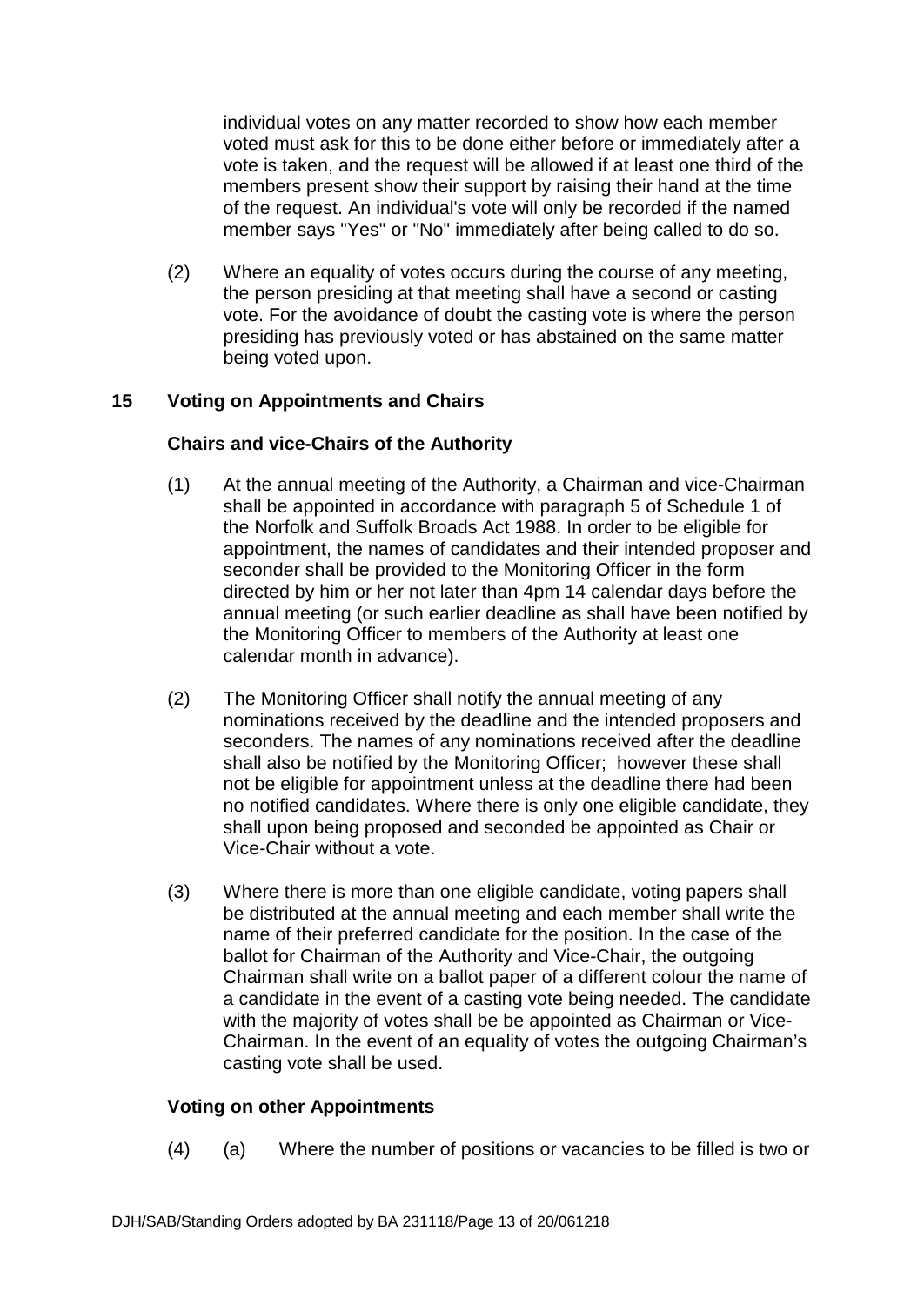more and the number of persons nominated exceeds the number of positions or vacancies to be filled, voting papers must be distributed and a vote taken by each member writing on one voting paper the names of no greater number of the persons nominated than would be required to fill the positions or vacancies under consideration.

- (b) Where any person receives a number of votes equalling or exceeding the quota then that person will fill one of the positions or vacancies. If following that round of voting not all positions or vacancies are filled, then a fresh vote will be taken.
- (c) If none of the persons receives sufficient votes to fill any of the positions or vacancies in any round of voting the person with the lowest number of votes must be struck off the list before a fresh vote is taken.
- (d) This procedure will go on until all the positions or vacancies have been filled.
- (e) The quota is determined by dividing the total number of votes which are actually cast by one more than the number of places to be filled and then by adding one; fractions will be ignored.
- (f) In any round of voting any member may only cast one vote in favour of any one person.

#### **16 Record of Attendances**

Every member attending a meeting of the Authority must sign the attendance sheet circulated during the meeting. Any member who arrives later must bring this to the notice of the appropriate Governance Officer, or if he or she is present, the Monitoring Officer.

#### **17 Variation and Revocation of Standing Orders**

Any motion to vary or revoke these Standing Orders must, when proposed and seconded, stand adjourned without discussion to the next ordinary meeting of the Authority.

#### **18 Suspension of Standing Orders**

- (1) Subject to paragraph (2) any of these Standing Orders may be suspended in relation to the meeting where its suspension is moved for any specified business at that meeting.
- (2) A motion to suspend Standing Orders cannot be moved without notice (i.e. under Standing Order 5 (1) (p)) unless at least 11 members of the Authority are present.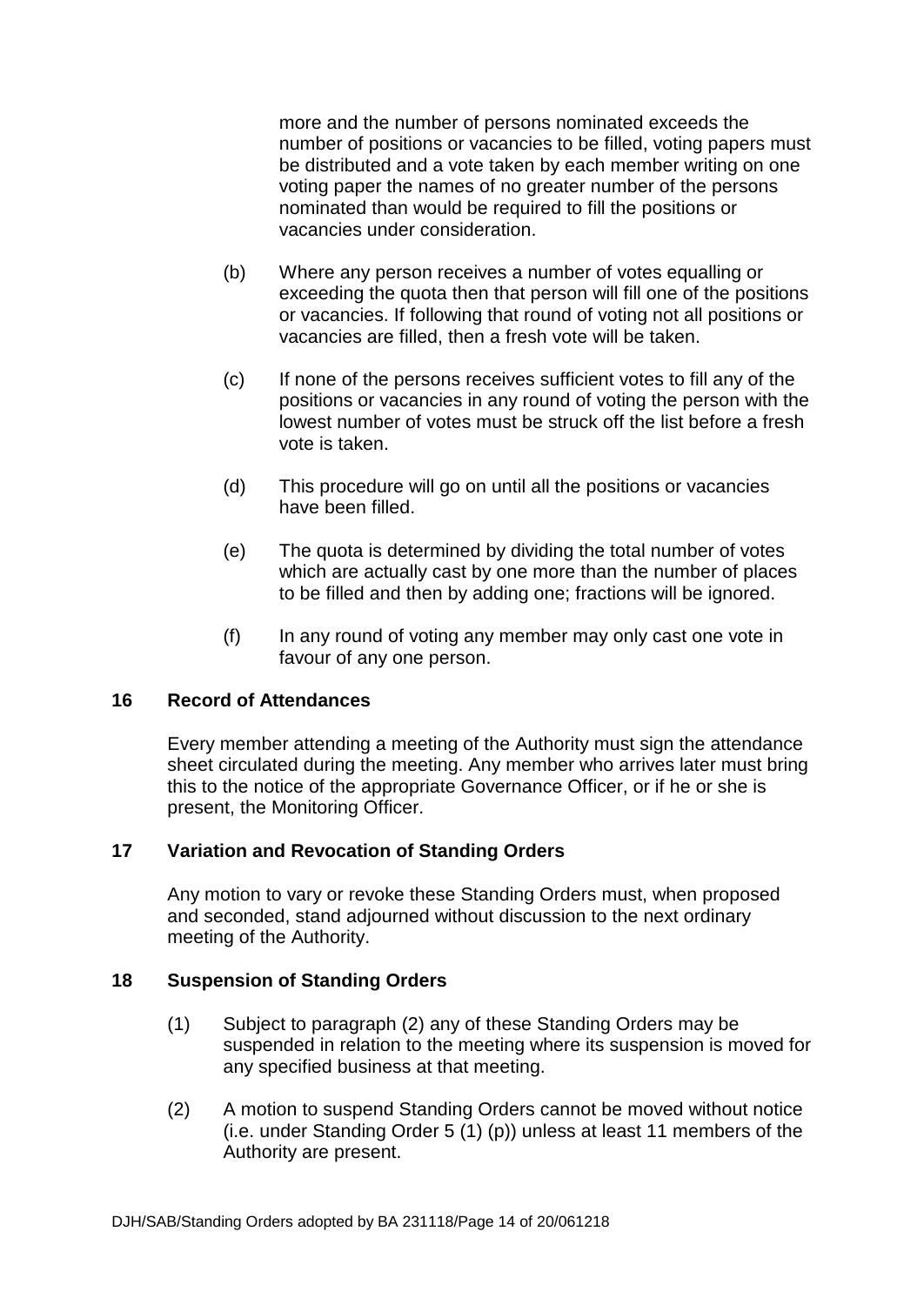- (3) A motion to suspend Standing Orders must:
	- (a) specify the Standing Order(s) to be suspended;
	- (b) be moved in terms limited to an explanation of the reasons for the suspension;
	- (c) be seconded in formal terms only;

and thereupon be put to the Authority without debate.

### **19 Interpretation of Standing Orders**

The ruling of the Chairman as to the construction or application of any of these Standing Orders, or as to any proceedings of the Authority, is final for the purposes of the meeting at which it is given.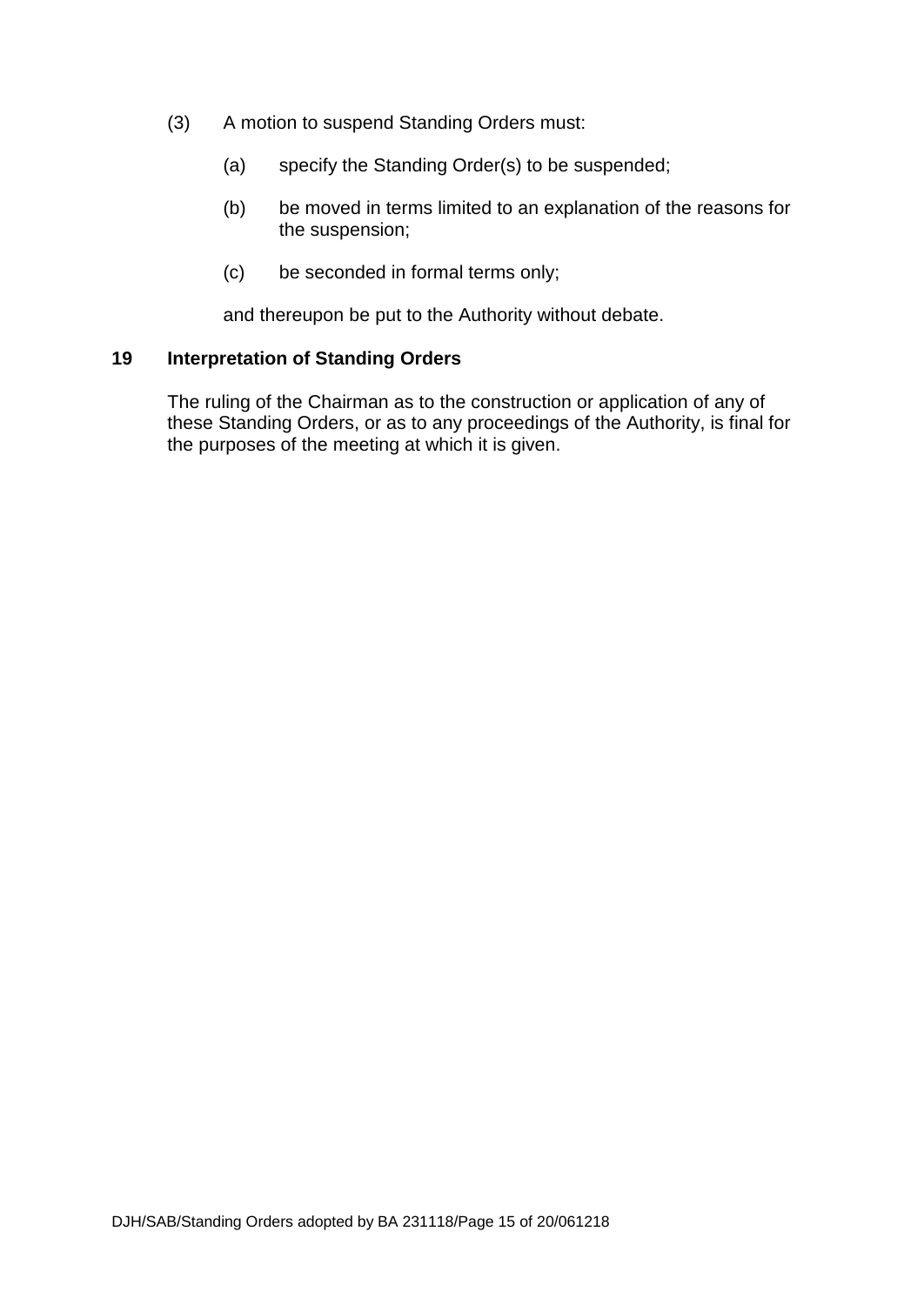# **Standing Orders**

### **Part B - Committees**

### **20 Appointment of Committees**

The Authority must at the annual meeting appoint such Committees as it is required to appoint by law and may at any time appoint any other Committees, which it considers are necessary to carry out the work of the Authority. However, except in relation to the Navigation Committee, the Authority must not appoint any member of a Committee so as to hold office later than the next annual meeting of the Authority;

In addition, the Authority may at any time:

- (i) dissolve a Committee.
- (ii) alter the membership of a Committee provided that the membership and appointment of co-opted members of the Navigation Committee are made in accordance with statutory procedures.

## **21 Committees**

- (1) Every Committee will continue in being until its successor is appointed.
- (2) Every Committee will at its first meeting after the annual meeting of the Authority in any year and whenever else necessary elect a Chairman and (if so desired) a Vice-Chairman for the year, who will each serve until a successor is appointed. In the absence from a meeting of the Chairman and Vice-Chairman, a Chairman for that meeting must be appointed.
- (3) The Hearings Committee shall be convened by the Monitoring Officer when required under the Members' Code of Conduct and this shall include one of the Authority's Independent Persons (as a non-voting co-opted member) and three other members from five nominated by the Authority at its annual meeting which will include the Chairman of the Audit and Risk Committee.

## **22 Special Meetings of Committees**

The Chairman of a Committee or the Chairman of the Authority may call a special meeting of a Committee at any time. A special meeting must also be called on the requisition of a quarter of the whole number of the Committee, delivered in writing to the Chief Executive, but in no case can fewer than three members requisition a special meeting. The notification of the special meeting must set out the business to be considered thereat, and no business other than that set out in the summons can be considered at that meeting.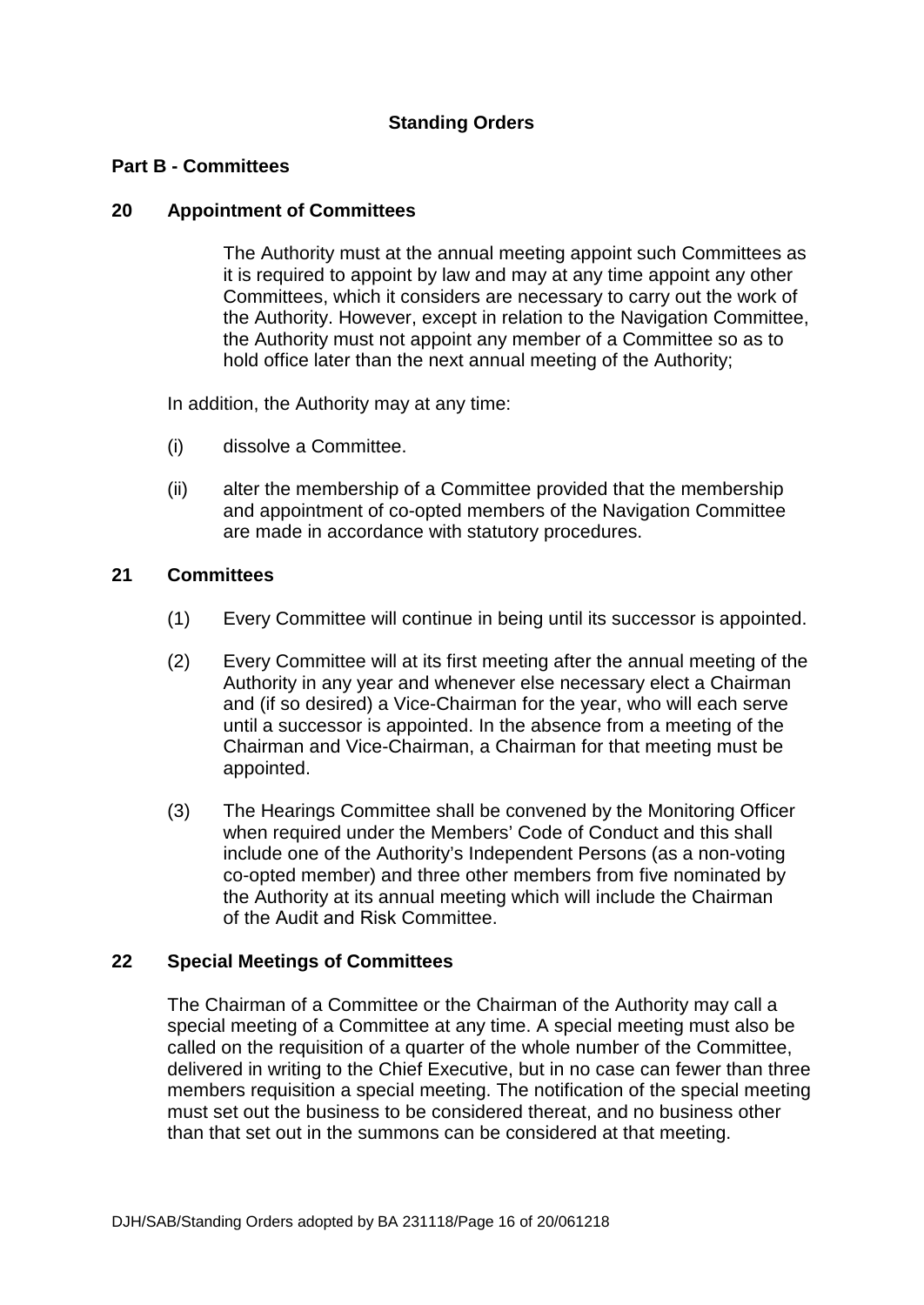### **23 Sub-Committees**

Standing Order 21 applies to Sub-Committees as it applies to Committees.

### **24 Quorum of Committees and Sub-Committees**

- (1) Except where authorised by a statute or ordered by the Authority business must not be transacted at a meeting of any Committee unless at least one quarter of the whole number of the voting members of the Committee or four voting members (whichever is more) are present.
- (2) In the case of the Hearings Committee the quorum is three members plus one of the Authority's Independent Persons.
- (3) In the case of the Audit and Risk Committee the quorum is three members.
- (4) Except where ordered by the Committee which has appointed it, business must not be transacted at a Sub-Committee unless at least one quarter of the whole number of the voting members of the Sub-Committee or three voting members (whichever is more) are present.

### **25 Financial Regulations**

Every Committee and Sub-Committee must comply with the Financial Regulations of the Authority.

### **26 Record of Attendances**

Every member attending a meeting of a committee or sub-committee must sign the attendance sheet provided for the purpose.

## **27 Voting in Committees and Sub-Committees**

Voting at a meeting of a Committee or Sub-Committee must be by show of hands.

## **28 Questions at Meetings of Committees and Sub-Committees**

A member of a Committee or Sub-Committee may, at any meeting of the Committee or Sub-Committee, ask through the Chairman any question relating to any matter within the terms of reference of the Committee or Sub-Committee, provided he has sent written notice of his intention, setting out the terms of the question, to the Chairman and also a copy thereof to the Chief Executive at least four clear working days prior to the meeting of the Committee or Sub-Committee at which such question is to be asked.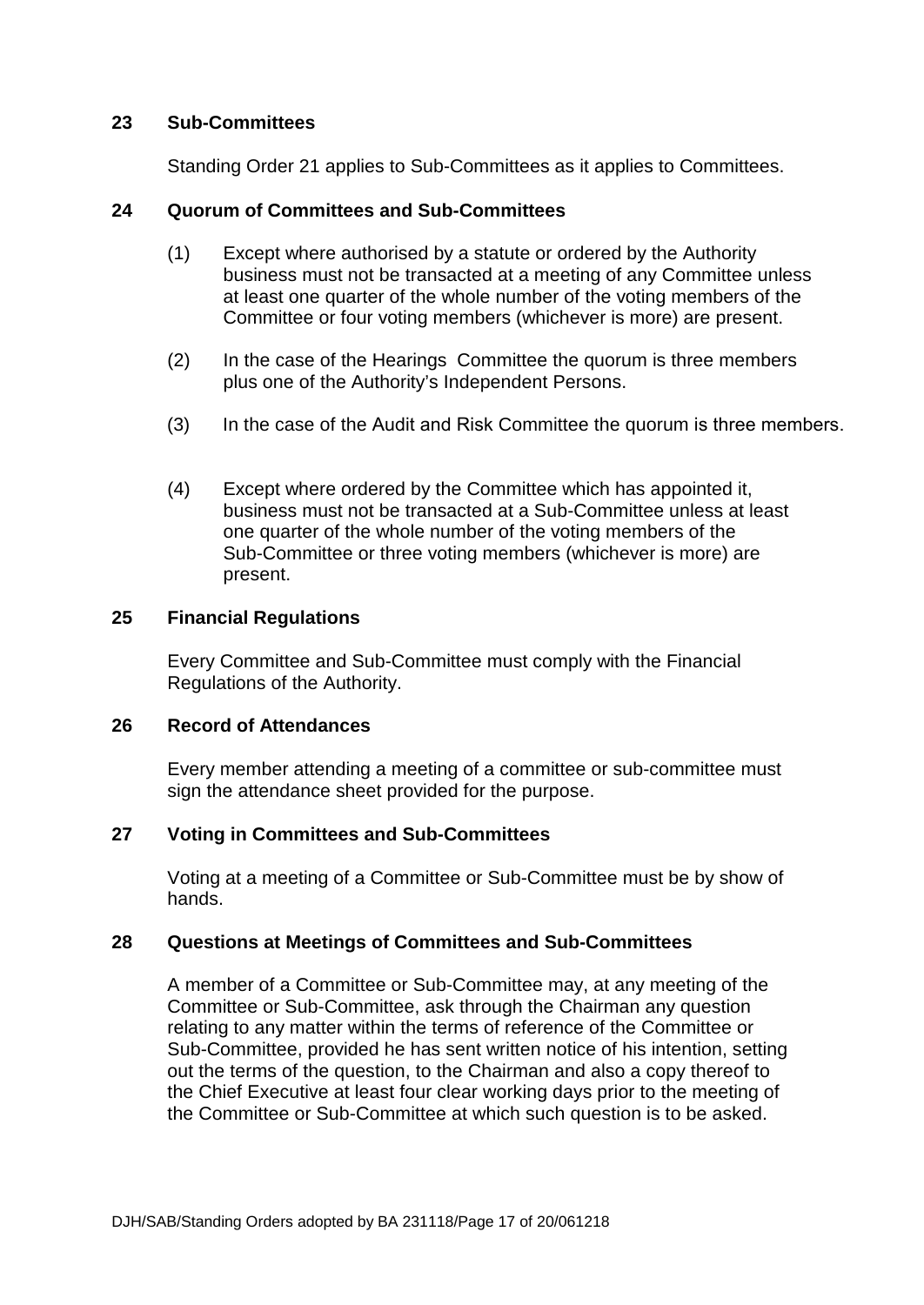## **29 Adjournment of Committee and Sub-Committee Meetings**

When a Committee or Sub-Committee adjourns, whether by resolution or by decision of the Chairman, the meeting must specify at that time, the date, time and place to which it is adjourned.

If this is not practicable and a meeting is adjourned for an unspecified period and/or to an unspecified place, the Chief Executive must notify all members of the Committee or Sub-Committee of the new date, time and place when these have been determined.

## **30 Mover of Motion may attend Committee**

A member of the Authority who has moved a motion which has been referred to any Committee or Sub-Committee must have notice of the meeting of the Committee or Sub-Committee at which it is proposed to consider the motion. The mover can attend the meeting and can have an opportunity of explaining the motion to the meeting.

## **31 Application of Standing Orders to Committees and Sub-Committees**

Every Committee and Sub-Committee shall carry out its business in conformity with the Standing Orders in Part A in so far as applicable to their terms of reference save that Standing Orders 2, 3(1)(j) and (l), 4(5), 5(1)(d), 5(1)(e), 5(1)(f)(iii) and 5(1)(g)) shall not apply to them. The following Standing Orders in Part A shall apply to Committees and Sub-Committees only to the extent indicated:

4(6) will apply, but the motion must relate to a function of the Committee.

8(2) and (4) will apply only when a formal motion or amendment is before the meeting and will not therefore preclude a member from speaking more than once in general debate prior to that stage;

13 will not apply otherwise than to debar a member from proposing at any meeting a motion to rescind any resolution passed at the same meeting or any motion of amendment to the same effect as one which has been rejected at the same meeting.

18 shall be modified as follows:

"18. Standing Orders 3, 4 and 8 only may be suspended in relation to the meeting where suspension is moved for any specified business at that meeting."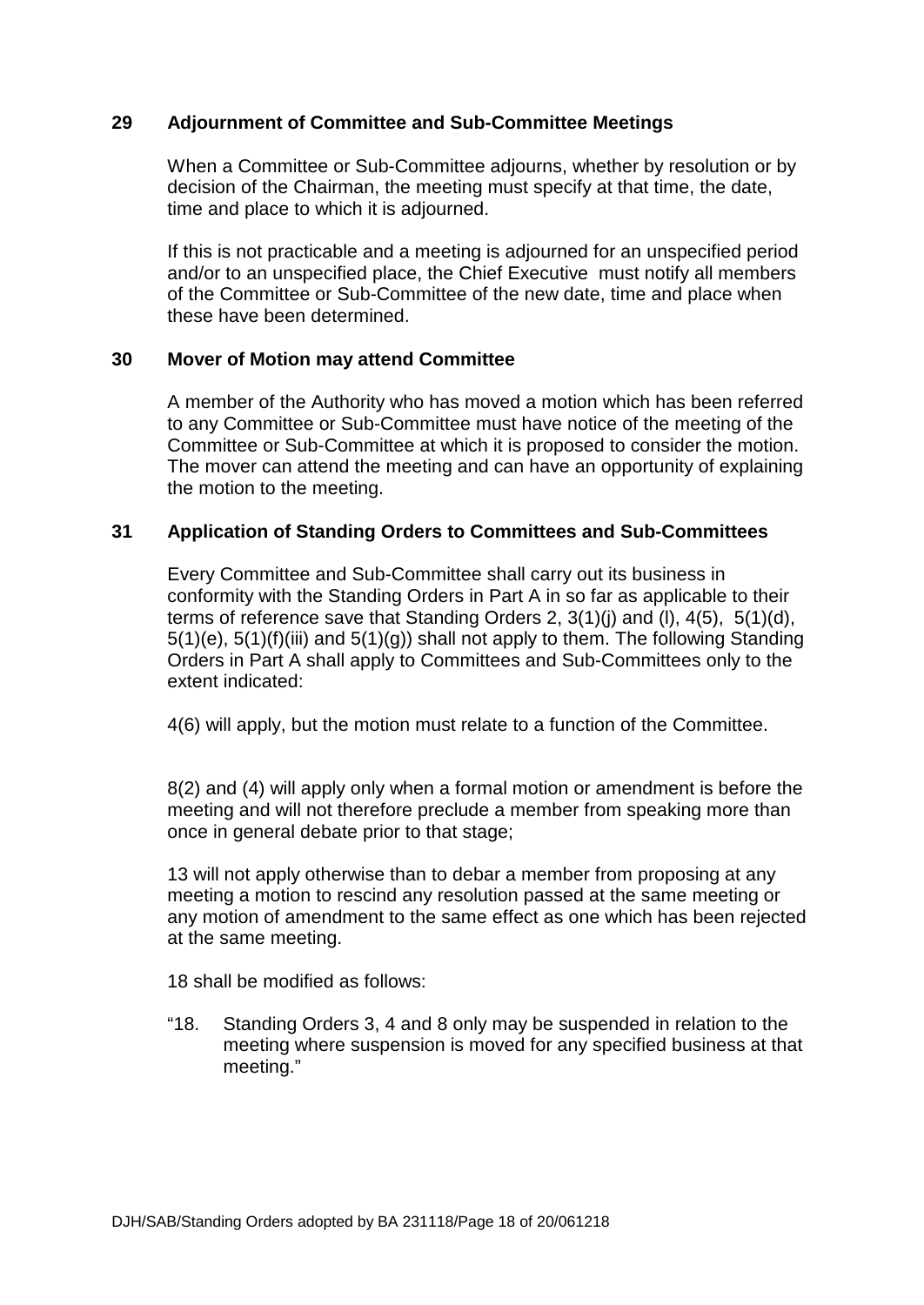# **Standing Orders**

# **Part C - General**

# **32 Canvassing of and Recommendations by Members and Officers**

- (1) Candidates for any appointment with the Authority will be disqualified if they canvass Authority or Committee members in their favour. The effect of this paragraph must be included in all application forms.
- (2) A member may give a written reference to accompany an application, but must not in any way try to influence improperly the choice of candidate for any appointment.

### **33 Relatives of Members or Officers**

- (1) A candidate for any appointment with the Authority who is related to any member or officer must when making application disclose that relationship to the Chief Executive . A candidate who knowingly fails to disclose such a relationship will be disqualified for the appointment and if appointed will be liable to instant dismissal. Every member and officer must disclose to the Chief Executive any known relationship to any candidate for an appointment under the Authority.
- (2) The effect of this Standing Order must be included in all application forms.
- (3) For the purpose of this Standing Order a candidate is related to a member or officer and a member or officer has a relationship with a candidate if the candidate's relationship with the member or officer is one of a:
	- (a) spouse, civil partner, partner, parent, parent-in-law, son, daughter, step son, step daughter, son-in-law, daughter-in-law, brother, sister, grandparent, grandchild, uncle, aunt, nephew or neice;
	- (b) child, or brother or sister, or parent of a spouse, civil partner, or partner;
	- (c) spouse, civil partner or partner of any such person in 33 (3) (a)
	- and (b) above.

## **34 Common Seal and Signing of Documents**

- (1) The Solicitor to the Authority shall keep the Common Seal of the Authority in a safe place.
- (2) The Common Seal may only be affixed to a document if the sealing has been authorised by a decision of the Authority or of a Committee,